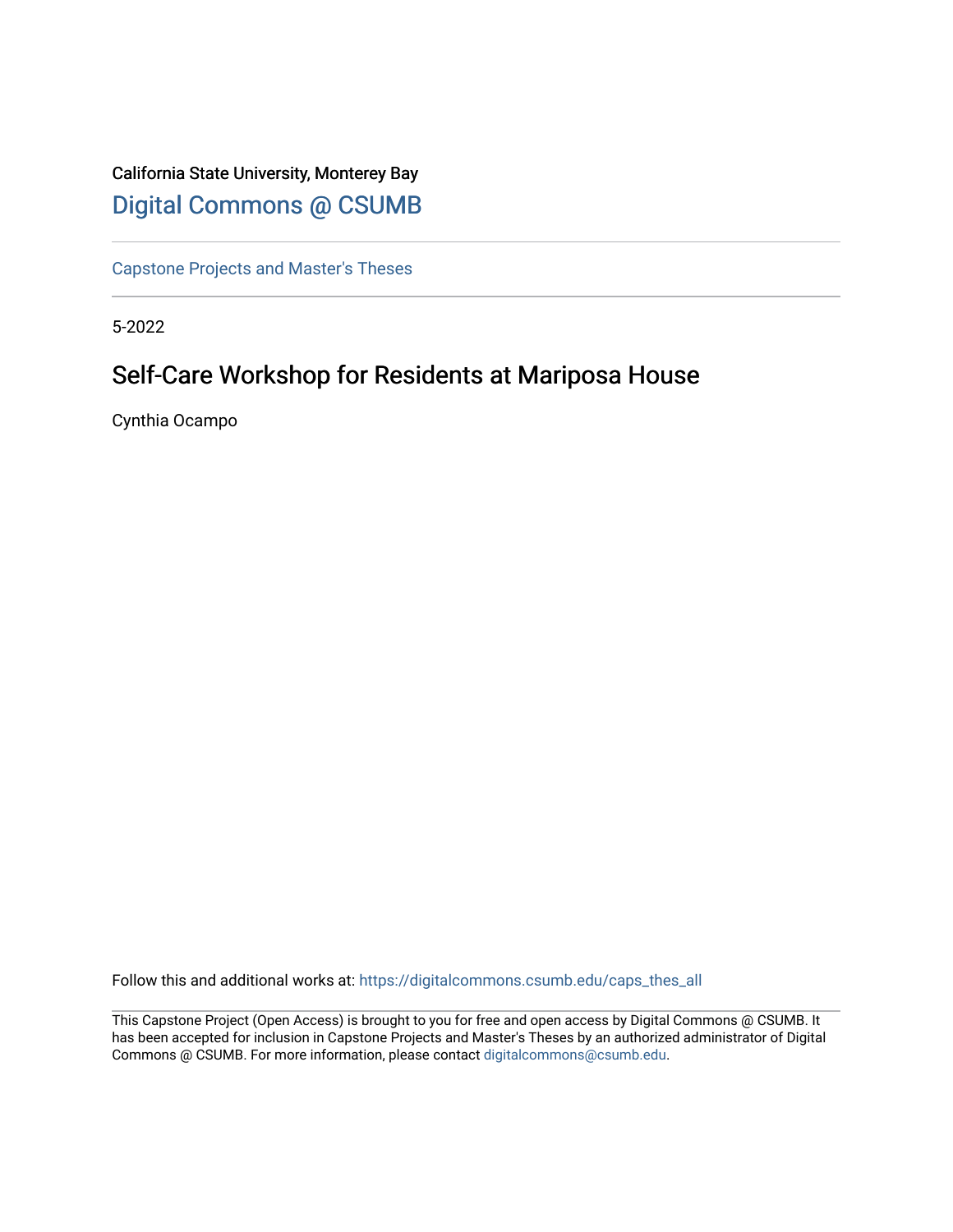Self-Care Workshop for Residents at Mariposa House

Cynthia Ocampo

Monarch Services & Maria Barranco

Collaborative Health & Human Services

Department of Health Human Services and Public Policy

California State University Monterey Bay

May 13, 2022

# Author Note

Cynthia Ocampo, Department of Health Human Services and Public Policy, California State University Monterey Bay. This research was supported by Monarch Services. Correspondence concerning this report should be addressed to Cynthia Ocampo. California State University Monterey Bay, 100 Campus Center, Seaside, CA, 93955. Contact: [cocampo@csumb.edu](mailto:cocampo@csumb.edu)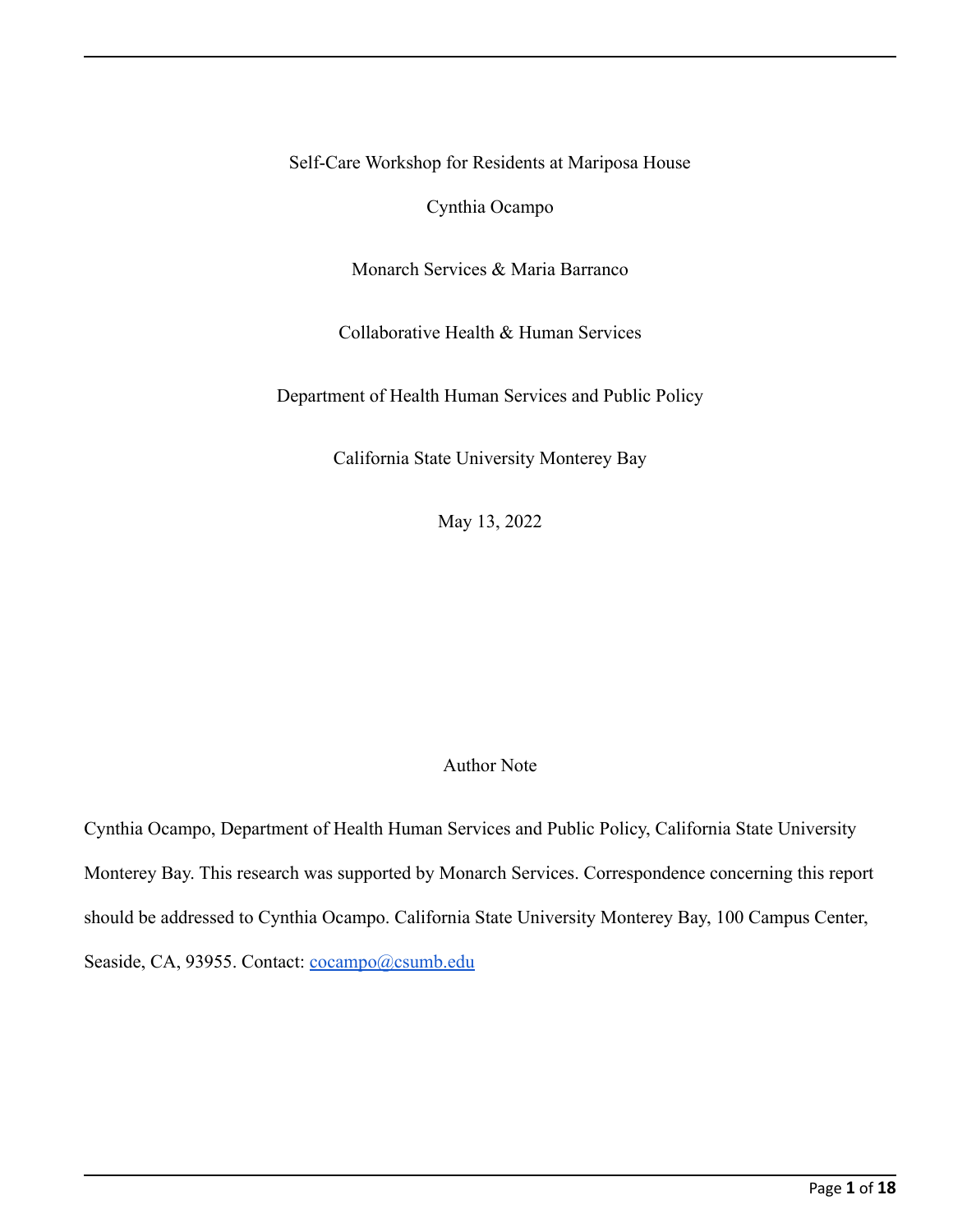# **Final Capstone Project Title and Abstract**

Self-Care Workshop for Residents at the Mariposa House

Monarch Services is a nonprofit organization that primarily serves survivors of Domestic Violence, Sexual Assault, and Human Trafficking, in the Santa Cruz County. The agency mission statement is to live free from violence and abuse. The macro-level problem is survivors of domestic violence, sexual assault, and human trafficking have an increased risk of trauma symptoms. The micro-level problem is survivors of these traumatic experiences who live at the Mariposa House lack self-care. The purpose of this project is to create a curriculum and deliver an educational intervention for the Mariposa House residents to increase an awareness and ability to practice self-care activities. The findings showed individuals who participated in the workshop found it to be helpful to learn about self-care, individuals found the activities to be grounding. Some recommendations include the activities to be child friendly, find a time where all residents can participate, and having a set schedule for the workshops.

Keywords:

self-care, activities, curriculum, practicing, workshop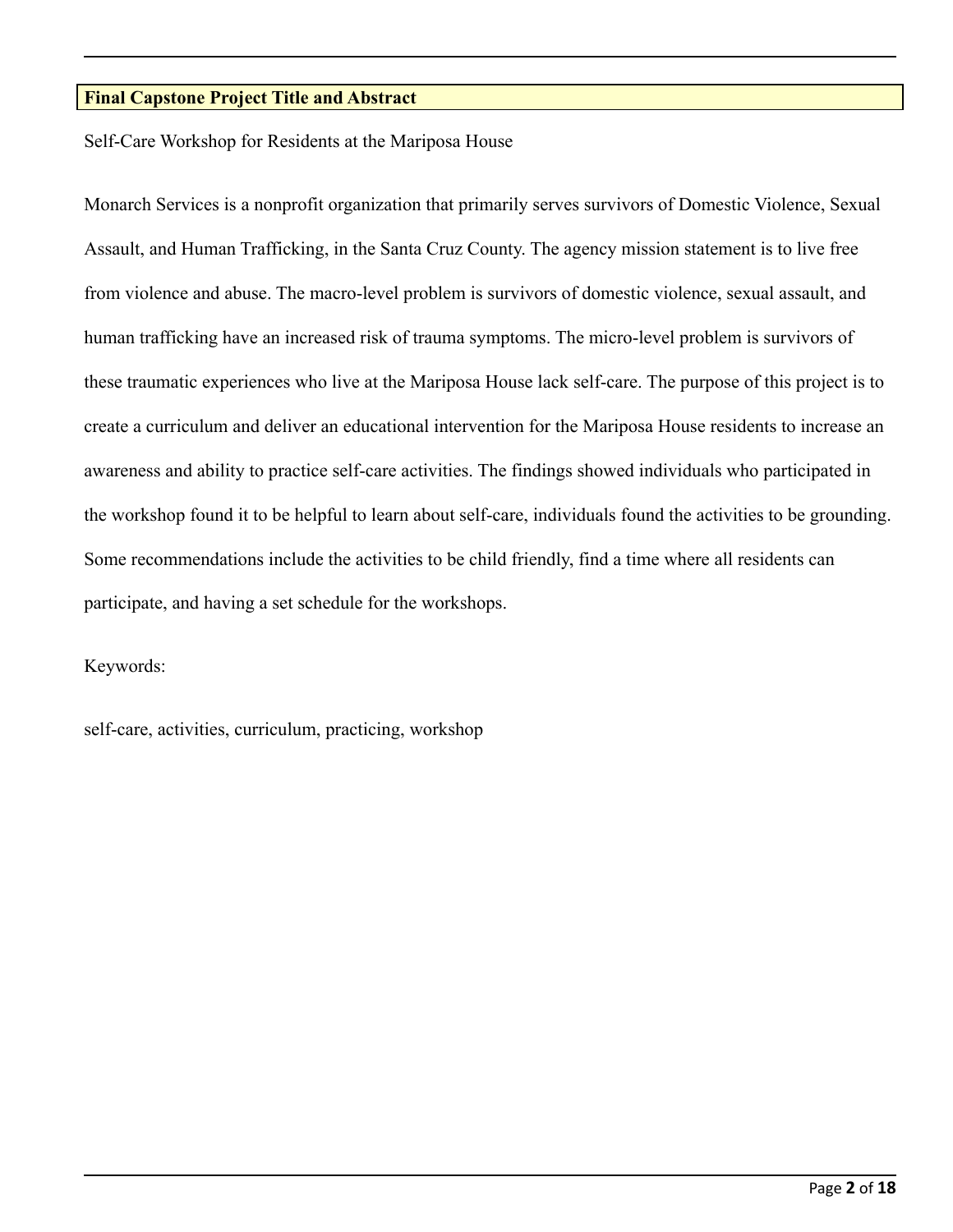#### **Agency Information and Partnering Organizations**

Monarch Services is a non profit organization located in Santa Cruz County that provides services to individuals who have experienced domestic violence, sexual assualt, and human trafficking. In 1987, the agency became one of the first Rape Crisis Centers to be funded in California and was instrumental in developing and implementing one of the first Sexual Assault Response Team (SART) in the nation (Monarch Services, 2016).

The mission of Monarch Services is to help people live free from violence and abuse. "Their vision is to empower individuals, families and our communities to take action against violence and abuse." The agency's value is "committed to serving everyone in our community, with a special commitment to women, youth, children, Latinas and other underserved groups." They are committed to working together with the community with respect, trust, integrity, accountability and mutual support. They are also committed to communicating openly, honestly and responsibly to the individuals who they serve. The agency values our staff, volunteer and Board commitment to our clients, to quality services and to social change. Lastly, Monarch Services is committed to serving as leaders for social change for the benefit of the community through advocacy, shaping policy and collaborating with community partners (Monarch Services, 2016). Monarch Services is targeted to help individuals and families impacted by domestic violence, sexual assult, and human trafficing in the Santa Cruz County.

The agency provides a variety of services to the community. The Children and Youth Program focuses on children ages four to seventeen and includes educational and individual counseling services to help them understand domestic violence is not their fault, teach them coping skills and unlearn behaviors that can continue the cycle of violence. Crisis Intervention provides one-on-one counseling for adults, advocates who will help clients develop a safety plan and refer them to different agencies for additional services. In addition to one-on-one counseling, a bilingual support group is also held. Weekly support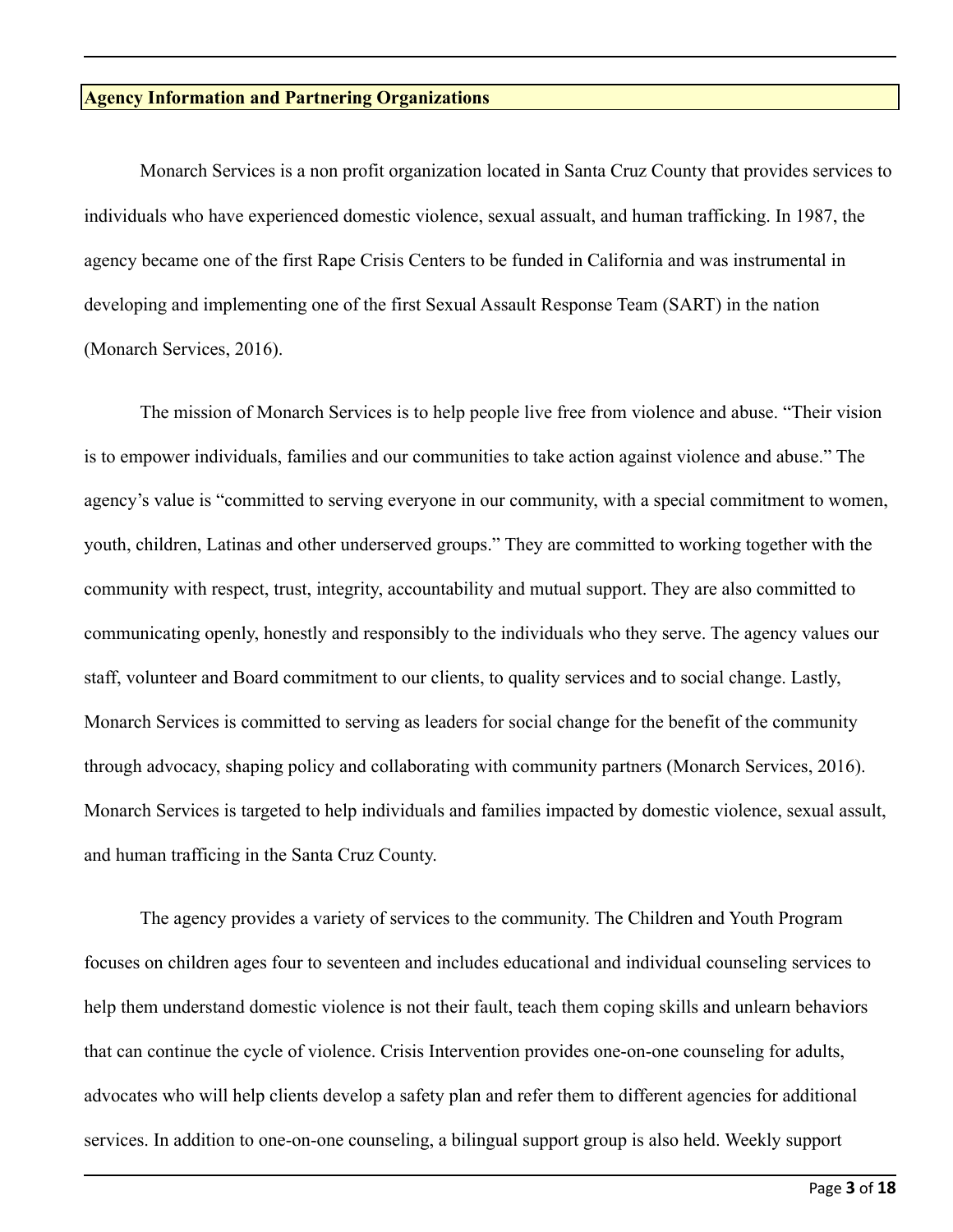groups are also held for Spanish and English speakers. The prevention program is offered to the community as a whole where advocates go to high schools and middle schools to teach them about teen dating violence and where to seek help. The On-Call program is a 24/7 crisis line for individuals who can call for services from Monarch or to learn about other agencies' services. The emergency shelter also known as the Mariposa House provides shelter to women and children who are survivors of domestic violence, sexual assault and human trafficking (Monarch Services, 2016)

During this time of Covid-19 the agency has experienced some challenges. Before the pandemic, the support groups were held in person, however during this time support groups are now via zoom. This has become a huge challenge for clients because some of them are not aware of how to use technology or do not have stable internet access. Another challenge is advocates can no longer meet with clients in person. The interaction is not the same as meeting with someone in person rather than over the phone. Slowly, in-person interactions are happening with the Covid-19 protocols for the safety of clients and advocates.

Monarch Services has many community partners. The Homeless Garden Project Farms provides Monarch Services with vegetables and fruits once a week for residents of Mariposa House. The second community partner is GoKids which helps residents at the Mariposa House find childcare in the area by providing clients with a list of childcare providers and their availability for them to find what works best with their schedule. Another community partner is Hope's Closet that provides clothing and baby equipment for children and families in need in Santa Cruz County.

The primary funding sources for the agency are through government grants and private donations from the community. One of their major government funders is the California Office of Emergency Services and Caroline's Nonprofit Thrift Shop that provides donations for programs. Other sources of funding are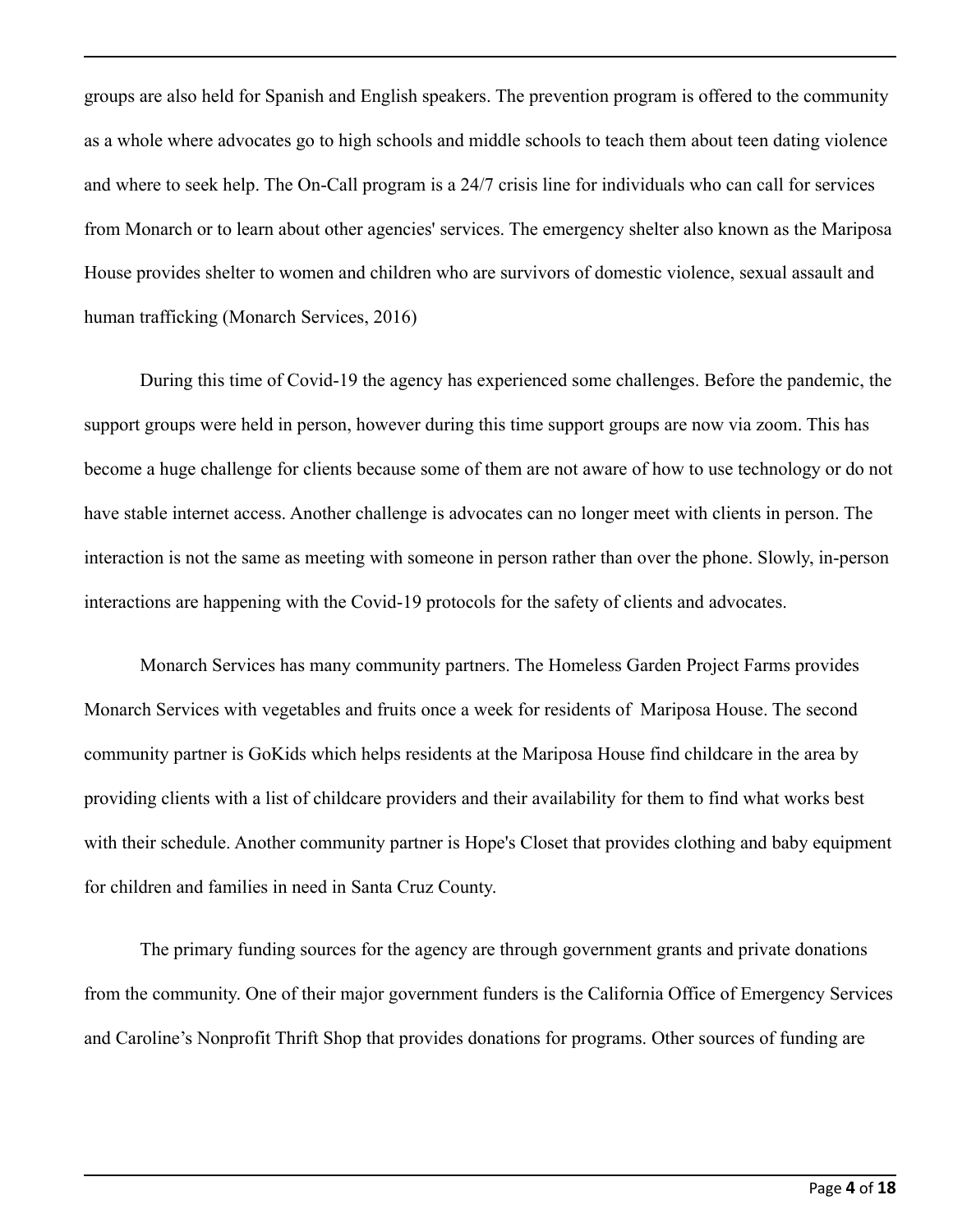from in-kind donations from the community that may include supplies for the clients such as food (Annual Report, 2020).

## **Communities Served: Demographic Profile and Needs Analysis**

The agency provides services for individuals of all genders and ages, who have experienced domestic violence, sexual assult, and human trafficing in the Santa Cruz County. Table one shows what percentages of demographic Monarch Services serve.

**Table 1. Demographic Profile of Monarch Services' Clients (2020)**

| Ages     |     |
|----------|-----|
| $0 - 18$ | 21% |
| 19-24    | 9%  |
| 25-59    | 65% |
| $60+$    | 5%  |

Women are more likely to seek services and programs for domestic violence, sexual assult, and human trafficing. According to Monarch Services (2016), 90% are women seeking services, nine percent are men, and one percent is nonbinary. 51% are Latino survivors seeking services and 17% are White (Annual Report, 2020). Lastly, Monarch Services keeps data of education level from clients. There are 20% who have a Bachelor's degree, 14% who have an Associates degree from some college, and 21% who graduate from highschool (Annual Report, 2020).

Domestic Violence, sexual assult, and human trafficing are not only county issues, but also statewide issues. According to National Coalition Against Domestic Violence (NCADV) (2020), 34.9% of California women and 31.1% of California men experience intimate partner physical violence and sexual violence. In the United States nearly three in ten women (29%) and one in ten men (10%) in the US have experienced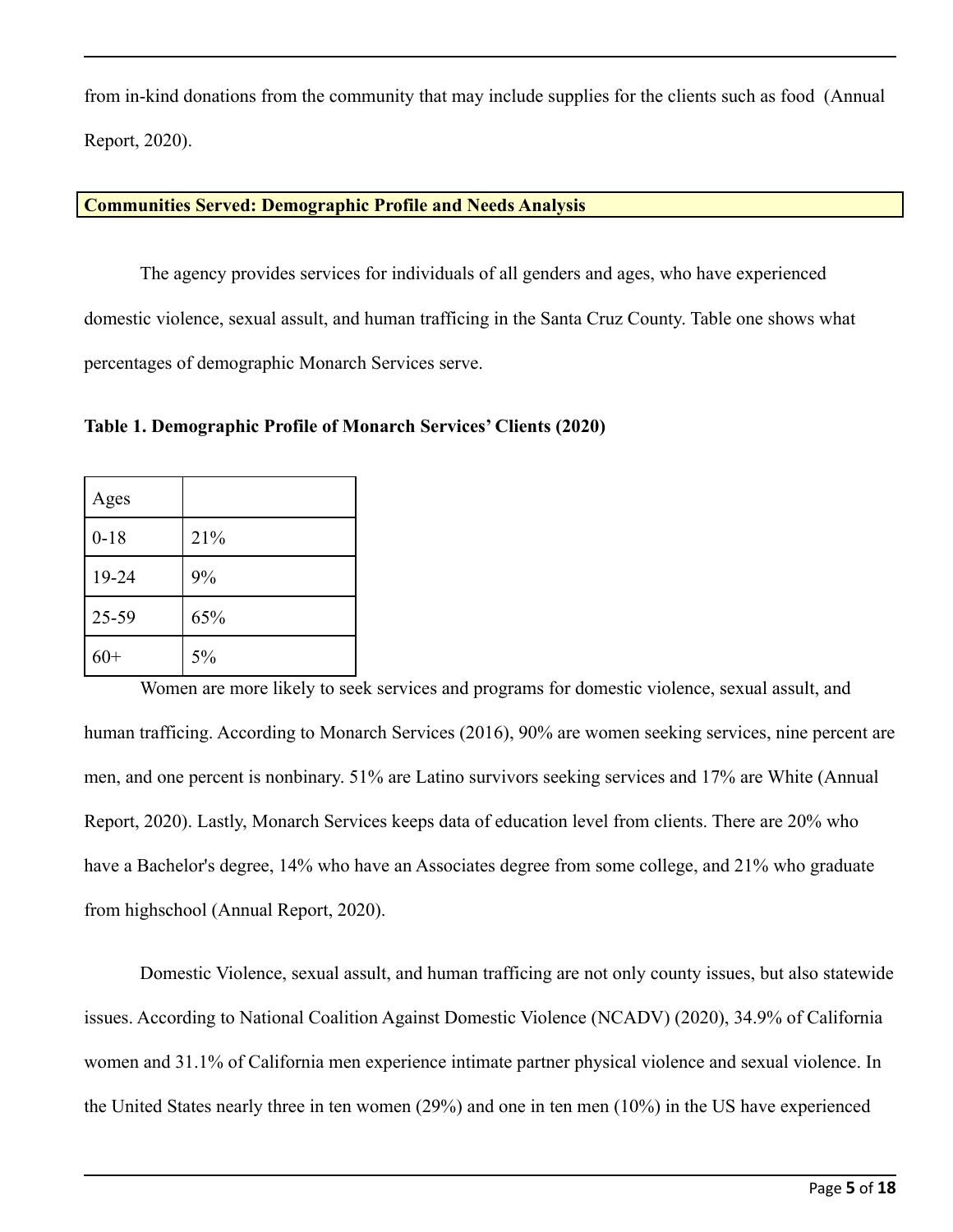physical and sexual violence. According to NCADV (2020), women ages 18 to 24 and 25 to 34 experience the highest rates of intimate partner violence. Domestic Violence is an issue that can affect everyone at any age. Monarch Services is available to all individuals in the county to help decrease the number of people affected by abuse.

Monarch Services is becoming well known within Santa Cruz County because the agency has a prevention team that goes out into the community and discusses agency services. For instance, the prevention team goes to local high schools and explains available services. The prevention team also does tabling events in the community so people can become informed about Monarch Services. The Mariposa House is the only confidential shelter in Santa Cruz County which also helps the agency get involved with other shelters in the community. Monarch Services is also connected with other agencies to best support clients with additional resources that they can benefit from.

#### **Capstone Project Description & Justification**

**Project title:** Self-Care Workshop for Residents at Mariposa House

#### **Description:**

The practice of self-care helps reduce any feeling of anxiety, stress, and any feeling of overwhelmedness. According to Narasimhan (2019), "Given the potential to enhance health and wellbeing, self care is an important component of people-centered care. A people-centered framing emphasizes psychological, empowerment, and self fulfillment needs, placing less emphasis on technical activities and instead looking at self care in terms of capacities, building on a person's "health assets," both as a condition for and a product of the practice of self care." Not only does practicing self care reduce health issues, but it will also help individuals feel empowered. The problem that will be targeting in this project are survivors of domestic violence, sexual assault, and human trafficking who live in the Mariposa House who lack in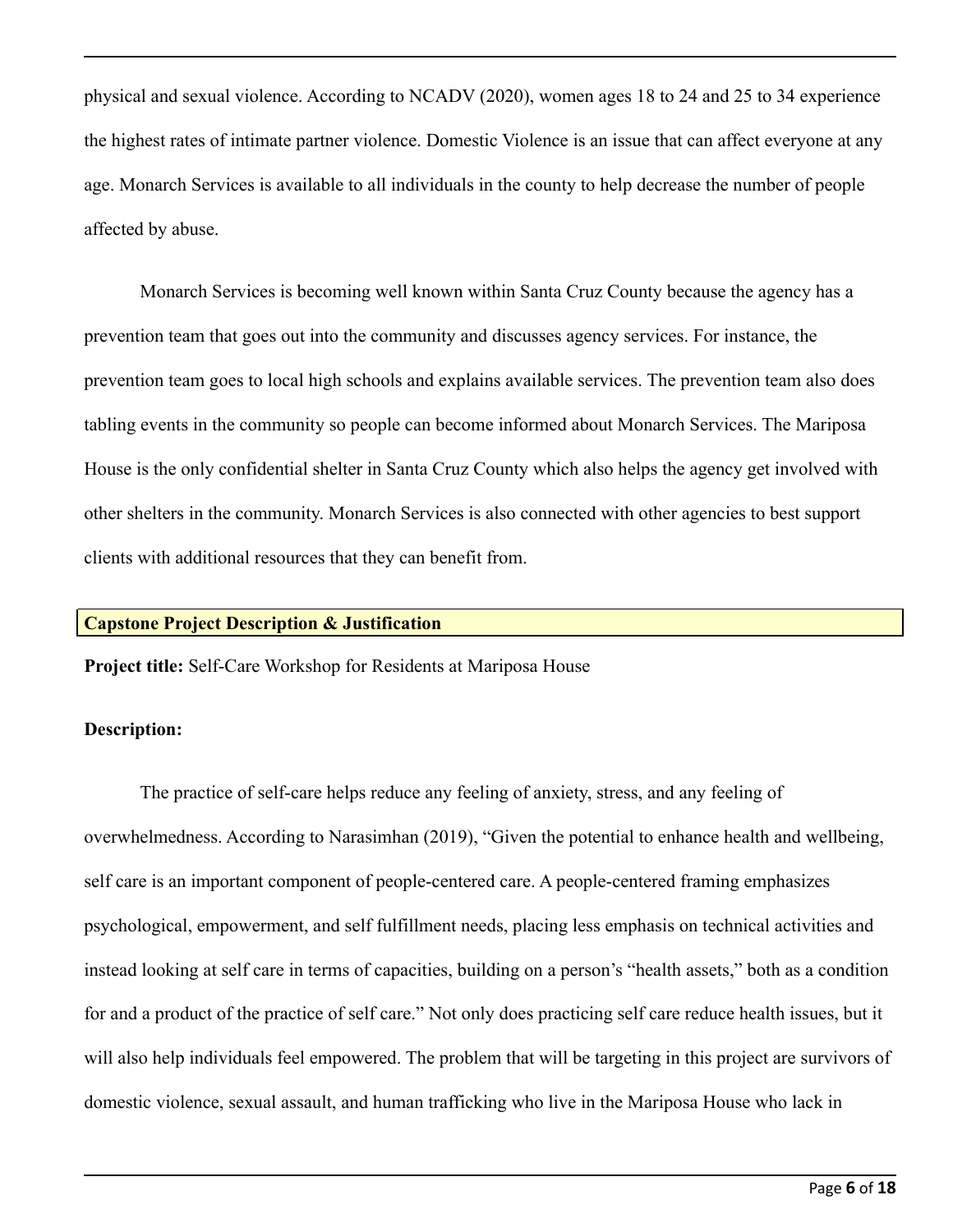self-care practices. In 2020, there were 4,110 numbers of shelter beds provided (Annual Report, 2020). Having self-care workshops that promote practicing self-care will allow clients to become comfortable practicing on their own.

#### **Stakeholders:**

The stakeholders for this project will be the residents who are living in the Mariposa House as well as staff members who wish to participate. The residents who wish to participate in the self-care workshop because it is a time to de-stress and to not focus on any other issues that may be happening in their lives. The residents at the Mariposa House are constantly working or doing other tasks and forget to take a moment for themselves.

#### **Primary purpose:**

This project will implement a self-care workshop where residents at the Mariposa House can practice self-care. The workshops will be voluntary for residents but strongly encouraged for all to participate. According to the World Health Organization (WHO), self care is "the ability of individuals, families and communities to promote health, prevent diseases, maintain health, and to cope with illness and disability with or without the support of a healthcare provider." This workshop will be an hour long. The time that will be spent together will be a safe and supportive environment that will be created so residents can feel comfortable and relaxed to explore self-care techniques. The problem that I will be targeting in this project is survivors of domestic violence, sexual assult, & human trafficking who live in the Mariposa House lack in self-care practices. Having self-care workshops that promote practicing self-care will allow clients to become aware of techniques.

A short term goal from this project will be that the current residents at the house will practice self-care and learn self-care techniques. A long term goal will be having a positive impact on their mental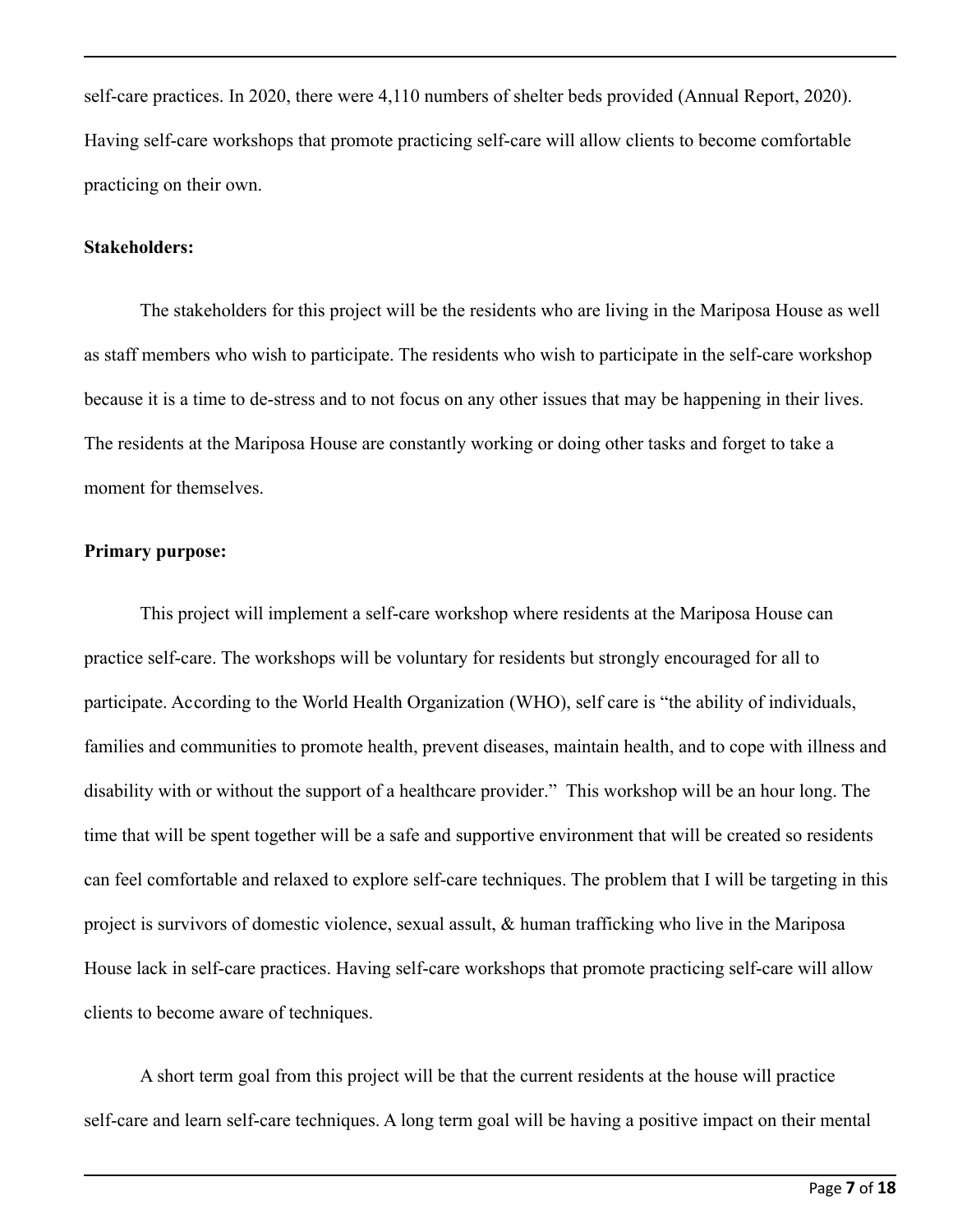health. According to Horta (2018), Specifically in relation to victims of violence, studies indicate that therapeutic interventions based on Mindfulness may lead to a general reduction of symptoms and promote positive changes in behavior. Studies have shown there have been positive outcomes practicing mindfulness.

The people who are at the Mariposa House are individuals and families who have experienced domestic violence, sexual assault, and human trafficking. International studies show that violence against women can result in many negative effects for them, as women victims of violence experience increased physical and mental disorders (Ghahari et al, 2017).

The goal of this project is to help clients de-stress during their stay at the house and hopefully be able to practice self care when they are transitioning out of the house into their own. The workshop will be conducted in person with the residents along with the Covid-19 protocols being followed. According to Kendall Morgan (2019), once one learns how to practice, the tools and the benefits will be available throughout life. The success of this project will hopefully spark the resident's interest in self-care tools that they enjoy and practice on their own. In addition, practicing self care can help reduce stress, anxiety, and depression that is caused by violence.

#### **Problem Analysis:**

The micro-level problem is survivors of domestic violence, sexual assault, & human trafficking who live in the Mariposa House lack knowledge about self-care practices. Some contributing factors of this issue is lack of knowledge and skills in self-care, not putting self-care as a priority, and residents at the house feeling overwhelmed with multiple tasks they need to accomplish. The consequences of not addressing this issue include an increase in mental health disorders for residents at the Mariposa House and clients not accomplishing their goals due to feeling stressed or overwhelmed. According to Healthtalk.org, "Even after leaving the relationship, women described experiencing panic attacks, had flashbacks or nightmares,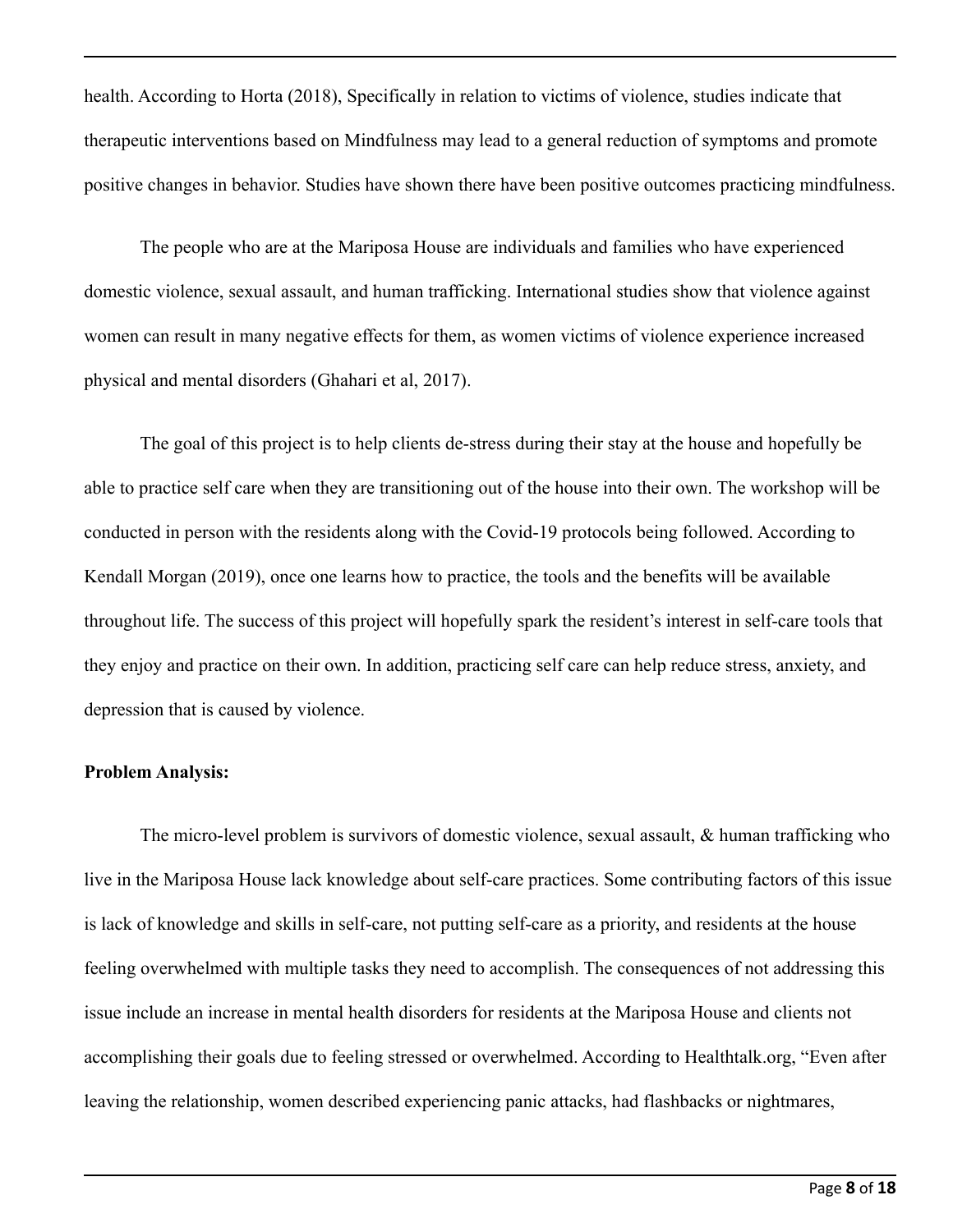self-harmed, and suffered from post-traumatic stress syndrome." Having a self-care workshop at the Mariposa House will help decrease mental health disorders.

The macro-level problem is survivors of domestic violence, human trafficing, & sexual assult have increased risk for trauma symptoms. According to the Women's advocate (2020), "On average, [more than](http://nationalcenterdvtraumamh.org/wp-content/uploads/2012/01/Warshaw-Prevalence-of-IPV-in-MH-Settings.pdf) [half](http://nationalcenterdvtraumamh.org/wp-content/uploads/2012/01/Warshaw-Prevalence-of-IPV-in-MH-Settings.pdf) of the women seen in mental health settings are being or have been abused by an intimate partner." The contributing factors of this macro-level issue is clients are in a domestic violence relationship and domestic violence survivors have a limited to no support system. The consequences of this issue are an increase in mental health disorders, clients will not seek services, and the cycle of violence will continue. Monarch Services is available to those who have experienced domestic violence, sexual assualt, and human trafficing in the community and all services provided are free of cost.

Figure 1. Problem Model Template:

| <b>Figure 1. Problem Model Template</b>                       |                                                                                                  |                                                                             |  |  |  |  |  |
|---------------------------------------------------------------|--------------------------------------------------------------------------------------------------|-----------------------------------------------------------------------------|--|--|--|--|--|
| <b>CONTRIBUTING FACTORS TO</b><br><b>AGENCY PROBLEM</b>       | <b>AGENCY-SPECIFIC "MICRO-LEVEL"</b><br><b>PROBLEM STATEMENT</b>                                 | <b>CONSEQUENCES TO AGENCY/CLIENTS IF</b><br><b>PROBLEM IS NOT ADDRESSED</b> |  |  |  |  |  |
| Lack of knowledge and skills                                  | Survivors of Domestic Violence,                                                                  | Increase in mental health                                                   |  |  |  |  |  |
| Not putting self-care as a priority                           | Sexual Assult, & Human Trafficing                                                                | Survivors not meeting their goals                                           |  |  |  |  |  |
| Feeling overwhelmed with the<br>goals they want to accomplish | who live in the Mariposa House<br>lack in self-care                                              | Survivors not seeking for help                                              |  |  |  |  |  |
| <b>CONTRIBUTING FACTORS TO</b><br><b>BROADER PROBLEM</b>      | <b>BROADER "MACRO-LEVEL" HEALTH OR</b><br><b>SOCIAL PROBLEM STATEMENT</b>                        | <b>CONSEQUENCES TO SOCIETY IF PROBLEM</b><br><b>IS NOT ADDRESSED</b>        |  |  |  |  |  |
| Individuals are in a<br>domestic violence<br>relationship     | <b>Survivors of Domestic</b><br>Violence, Human Trafficing, $\&$<br>Sexual Assult have increased | Increase of mental health                                                   |  |  |  |  |  |
| Lack of support system                                        | risk for trauma symptoms.                                                                        | Clients not seeking services                                                |  |  |  |  |  |
| History of abuse                                              |                                                                                                  | Cycle of abuse continues                                                    |  |  |  |  |  |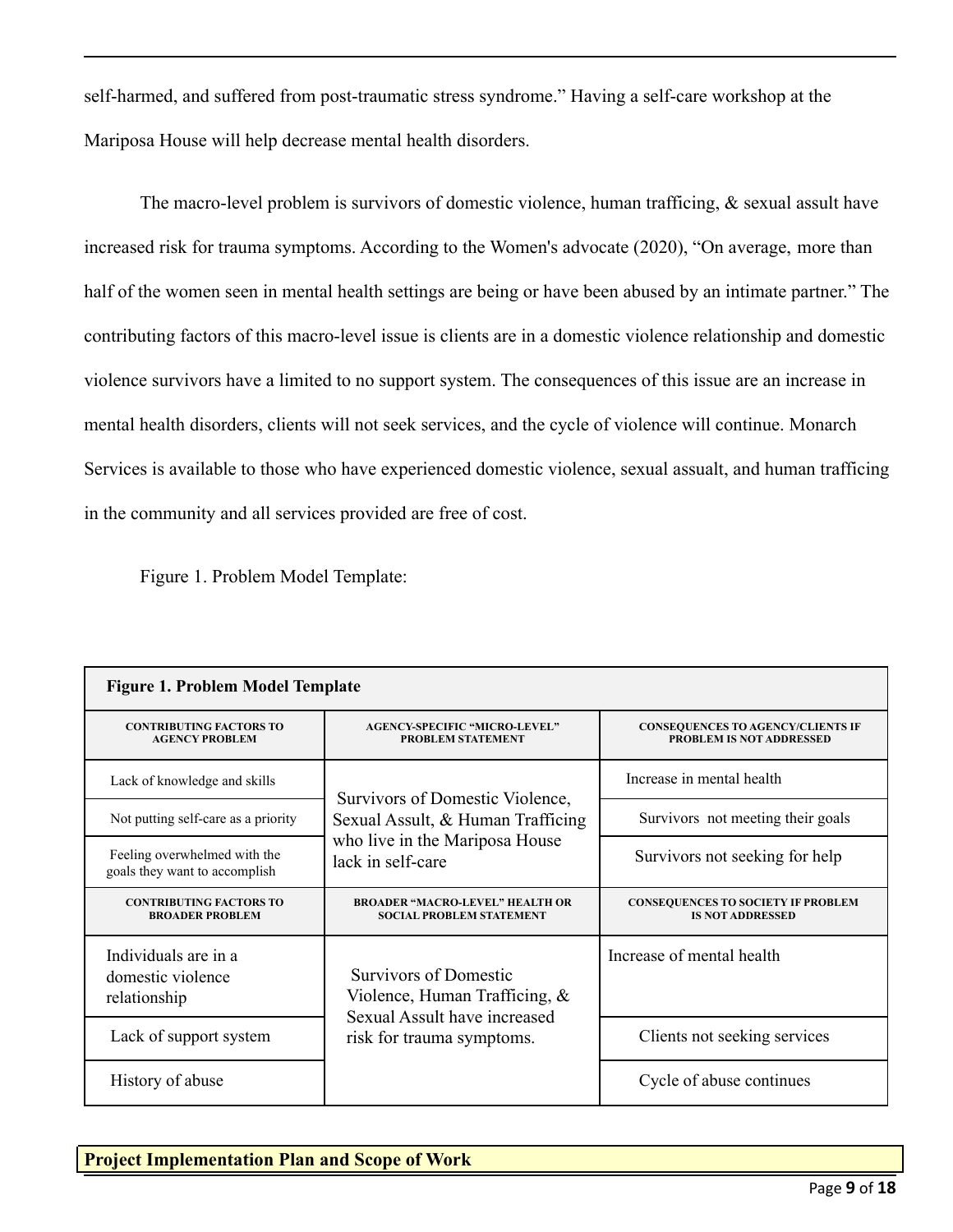The implementation plan will include developing a curriculum for residents at the Mariposa House. The curriculum will include activities that will help promote self-care in the Mariposa House. Some self-care examples will be learning how to do yoga, art activities, breathing activities. During this process of developing a curriculum, I will do research on best practices to see if there are any examples of successful self-care workshops for shelter residents that can provide ideas on the types of activities to include in this project. For instance, one study found that when mindfulness practice is combined with meditation, the benefits are numerous, such as reduction in stress, anxiety, depression, and other psychological disorders. This yields higher self-awareness and well-being, as well as improved mental clarity (Davis & Hayes, 2011; Sansone & Sansone, 2009). Mindfulness intervention has been shown to be effective when serving individuals who have been in an intimate partner relationship.

In addition to the ongoing research for this project, a survey will be developed for the Mariposa House residents to determine the best times/days to meet, and what types of self-care and how often they currently practice such techniques. Based on the survey findings, workshop topics will include resident's ideas on self care. All activities will happen in person therefore finding a location will be an important step in preparing for the workshop.

The participants in this project will include all residents at the Mariposa House and staff members. I will also be a part of this project since I will be facilitating the workshop activities. My mentor and staff members will provide support on how to best support the residents and provide feedback on the overall project. The residents in the house will decide on participating in the activities and join if they wish to. Staff members are more than welcome to join in the activities if they have time to do so. Residents who attend will join the group meetings once a week and do an activity that will be chosen for that week. For instance,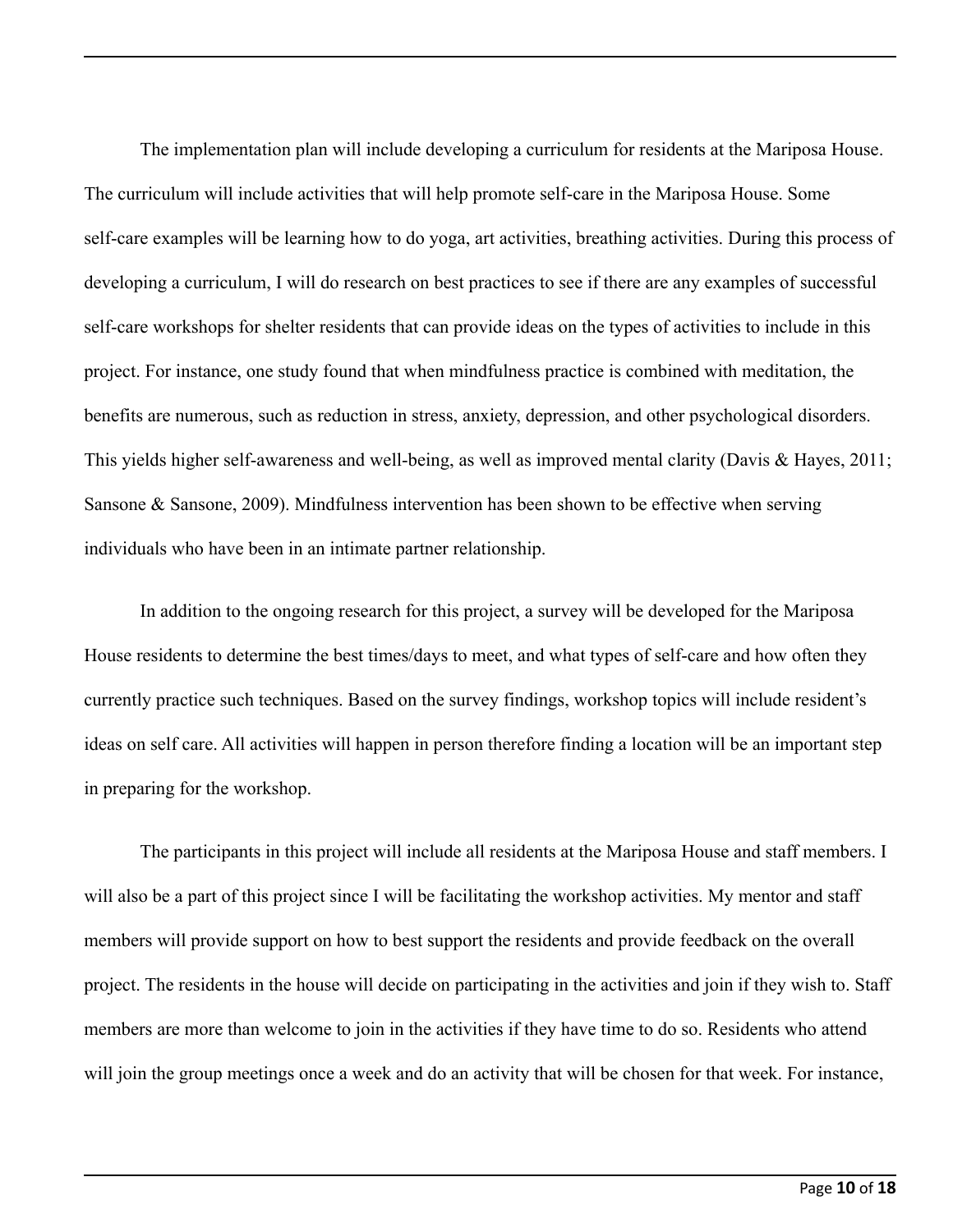one week can be art activities and the following week will be yoga. Every week there will be a different topic based on the feedback from the survey.

Some potential challenges may include the time schedule for everyone. All the Mariposa House residents have different times and availability. The difficult part will be finding the right time and day to implement the self-care workshop.

## **Scope of Work and Timeline:**

**T**he major phases that will be completed in the project will be the planning of the project. Figuring out what type of project I will be conducting will be the first priority that will be done by November 2021. Such as conducting research, creating a survey to see what the Mariposa House residents would like to have in the self-care workshop will also be done by December 2021. Moving forward the implementation of the project will be completed. A self-care curriculum will be finalized as well based on the findings of the survey. Once the self-care workshop has been established an interview will be conducted to see the satisfaction of the workshop in February 2022. Lastly, a final report will be conducted and presented at the Capstone festival in May 2022.

Figure 2: Scope of Work Table: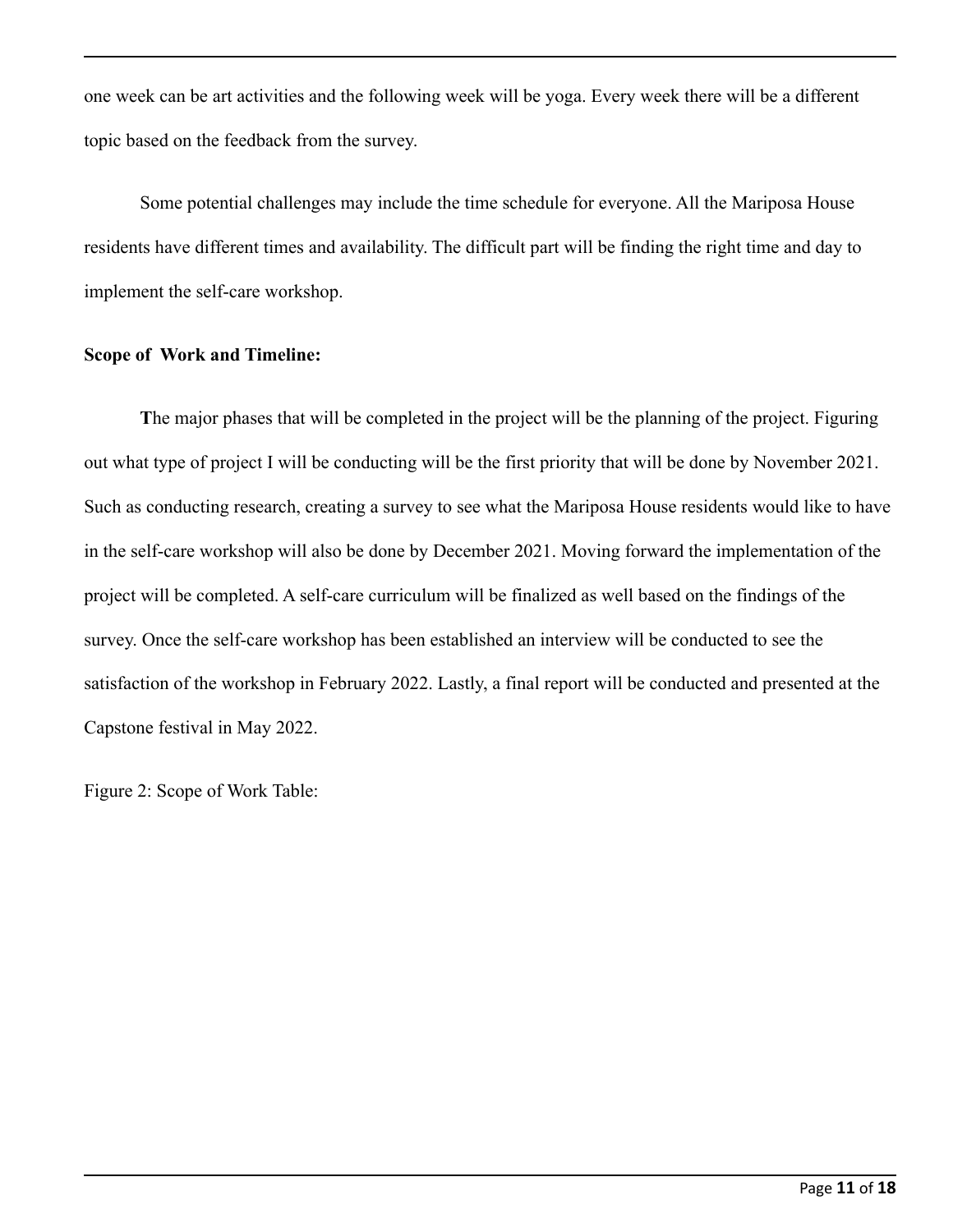|                | <b>Phases</b>                 | <b>Activities</b> |                                                                            | <b>Deliverables</b>                                                              | <b>Timeline</b> |
|----------------|-------------------------------|-------------------|----------------------------------------------------------------------------|----------------------------------------------------------------------------------|-----------------|
|                | Select capstone<br>project    | 1.1               | Discuss capstone project ideas with mentor and agency staff                | Generate a list of capstone project ideas.                                       | Sept 2020       |
|                |                               | 1.2               | Discuss capstone project ideas with mentor and agency staff                | Submit a list of ideas and final project option to mentor for<br>review/approval | Oct 2020        |
| $\overline{2}$ | Plan project                  | 2.1               | Research best Practice on self-care in DV survivors                        | Submit mentor with best practices                                                | Nov 2021        |
|                |                               | 2.2               | Develop survey                                                             | Submit a draft curriculum to mentor for review/<br>approval                      | Nov 2021        |
|                |                               |                   | Plan for in-person Find Location                                           | Submit location to mentor                                                        | Dec 2021        |
|                |                               |                   | Pass out survey to residents                                               | Submit data to mentor to have a discussion                                       | Dec 2021        |
|                |                               |                   | Analyze survey responses/data for input to curriculum                      | Submit draft curriculum content                                                  | Dec 2021        |
| $\mathbf{3}$   | Implement<br>project          | 3.1               | Develop draft curriculum                                                   | Submit a draft curriculum to mentor for review/<br>approval                      | Dec 2021        |
|                |                               | 3.2               | Finalize and implement curriculum                                          | Submit report or notes from the self-care workshop                               | Feb 2022        |
|                |                               | 3.3               | Finalize curriculum with mentor                                            | Submit final curriculum to mentor for review and approval                        | Feb 2021        |
|                |                               | 4.1               | Conduct interviews with residents and staff re satisfaction of<br>workshop | Submit data to mentor to have a discussion                                       | Feb 2021        |
| 4              | Assess project                | 4.2               | Make modification if needed                                                | Submit data to mentor to discuss modification                                    | Mar 2021        |
| 5              | Report on project<br>findings | 5.1               | Prepare capstone presentation in selected format                           | Present at Dress Rehearsal for grading                                           | April 2022      |
|                |                               | 5.2               | Final preparation for Capstone Festival                                    | Final Capstone Festival presentation!                                            | May 2022        |
|                |                               | 5.3               | Complete reporting requirements                                            | Final agency and capstone reports                                                | May 2022        |

#### **Project Assessment Plan**

The project is an educational intervention that was delivered in a workshop to promote self-care among the residents at Mariposa House. The short term outcome is to increase awareness of the importance of self-care. The long term outcome will have positive impacts on their mental health such as when feeling anxious or overwhelmed they are able to practice techniques that can help them ground themselves. The outcome measure is to increase awareness of self-care and help them gain knowledge and tools. The assessment method will include a pre- and post- survey to collect data about what participants already knew about self-care prior to the workshop and what knowledge they gained after completing the workshop. Also, the data collected from the survey will determine how effective the self-care workshops were implemented at the Mariposa House.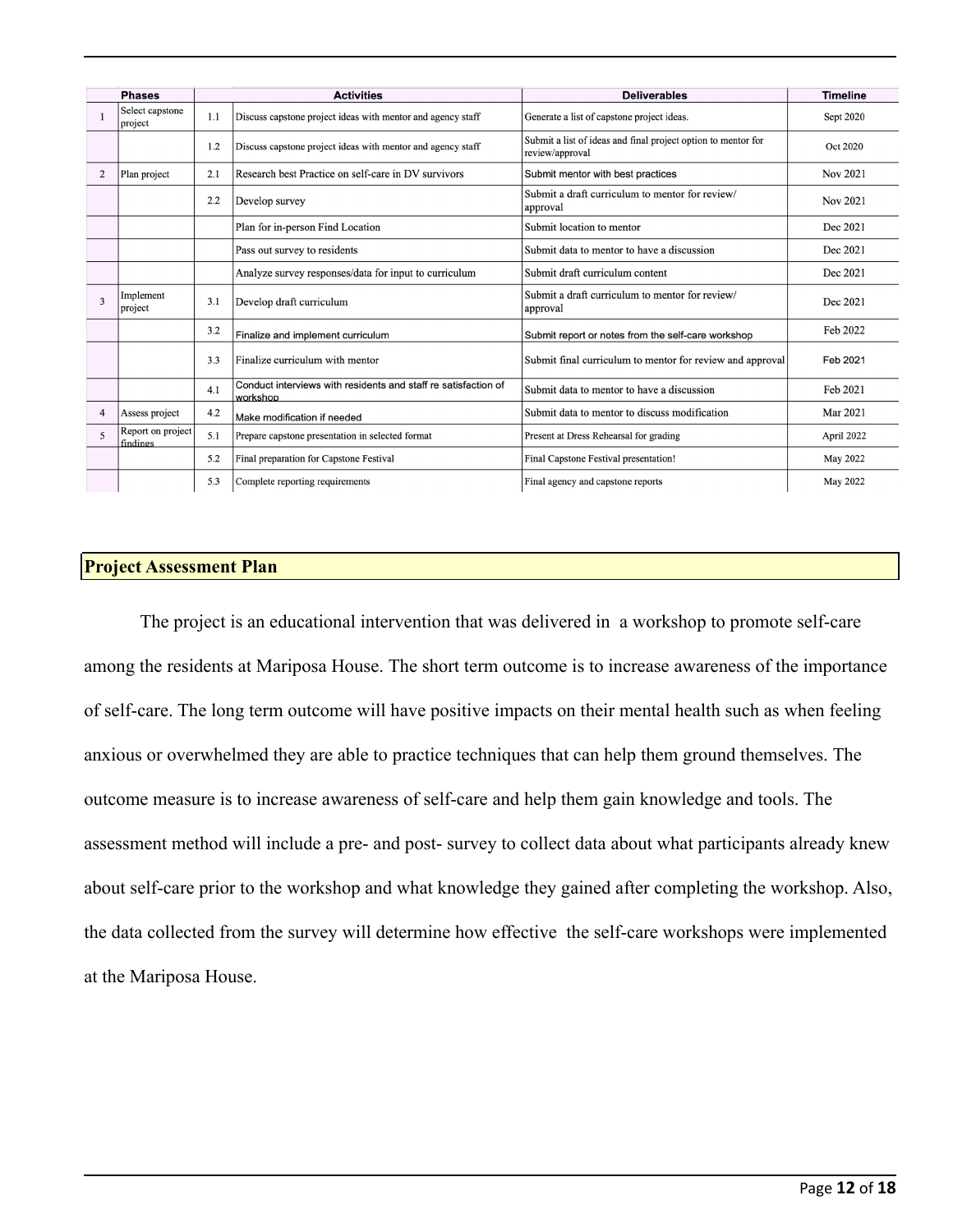| Short term outcome                                   | Intermediate outcome                                                                                           | Long Term outcome                                                                                                      |  |
|------------------------------------------------------|----------------------------------------------------------------------------------------------------------------|------------------------------------------------------------------------------------------------------------------------|--|
| Increase awareness of the<br>importance of self-care | Reduce trauma symptoms such as<br>stress and anxiety that results<br>from increasing awareness of<br>self-care | when feeling anxious or<br>overwhelmed they are able to<br>practice techniques that can help<br>them ground themselves |  |

# **Findings, Assessment Results, Recommendations, Conclusions**

## **Findings**

Based on the findings of the project, all participants were satisfied with the self-care workshop. They reported that practicing self-care techniques helped them increase their knowledge of self-care. The workshop allowed residents to set aside time to focus on themselves and practice. All participants found the activities to be grounding, especially the box breathing exercises which were the most effective at helping to ground themselves in a short amount of time.

## **Assessment Results**

Individuals who practiced self-care techniques during the workshop helped them develop and maintain a new routine that included self-care practices. The workshop helped the agency see the need there was for self-care. The strengths and successes of the project was that client's are now able to practice self-care techniques. Residents have learned tools and techniques to practice self-care individually.

## **Recommendations**

The workshop should continue in the shelter program to ensure that residents are practicing self-care. The effectiveness of self-care will help residents promote positive changes in their lives and will help teach residents skills and tools to practice self-care to address previous traumatic experiences. Additionally, setting up a weekly schedule so the workshop can be consistent and have the most participation. As well as, reminding residents the set day and time the workshop will take place. Another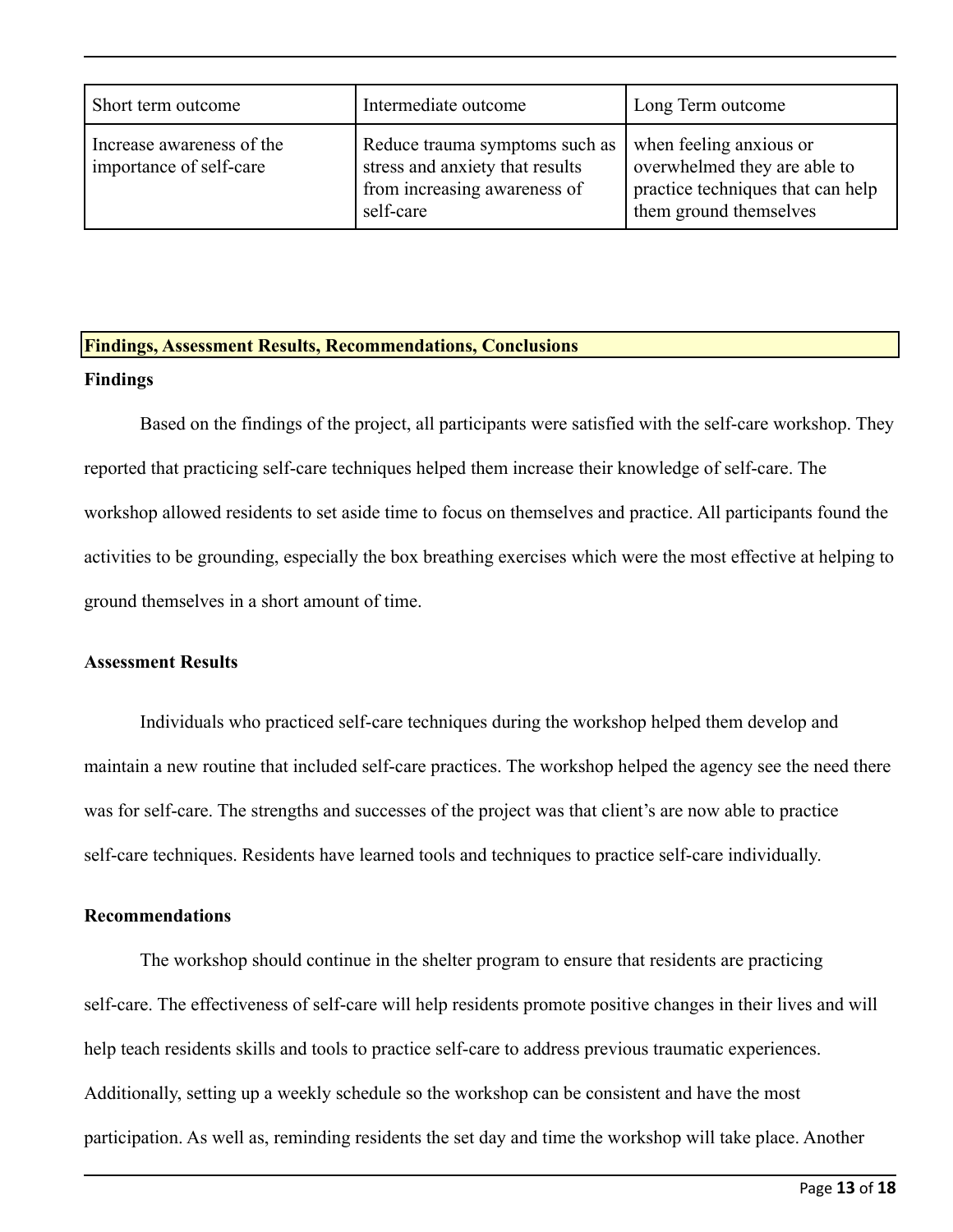recommendation is to incorporate activities that are more family oriented so children can be involved. This will increase the number of individuals participating in the workshop. One last recommendation, is to remind residents that it is okay to take time for themselves to practice self-care so they will continue to gain benefits of these activities.

#### **Conclusions**

In conclusion, being able to do an internship at Monarch Services was a great experience. I learned a lot of what the agency has to offer to the community and the impact it holds. Throughout my experience, I was able to grow and apply skills such as working collaboratively with others and gaining leadership skills. Prior to my project, I had no experience facilitating a group which helped me gain more skills and knowledge on how to facilitate a workshop. I am grateful for the opportunity I had at Monarch Services to help the residents learn skills and tools on how to practice self-care during this crucial time they have been experiencing. Some advice to future CHHS interns is have good communication with your mentor, don't be afraid to ask questions or to reach out to different staff members. Also, setting boundaries with your time maintaining a good balance between work, personal life, and internship. Having a planner is extremely helpful during this whole process.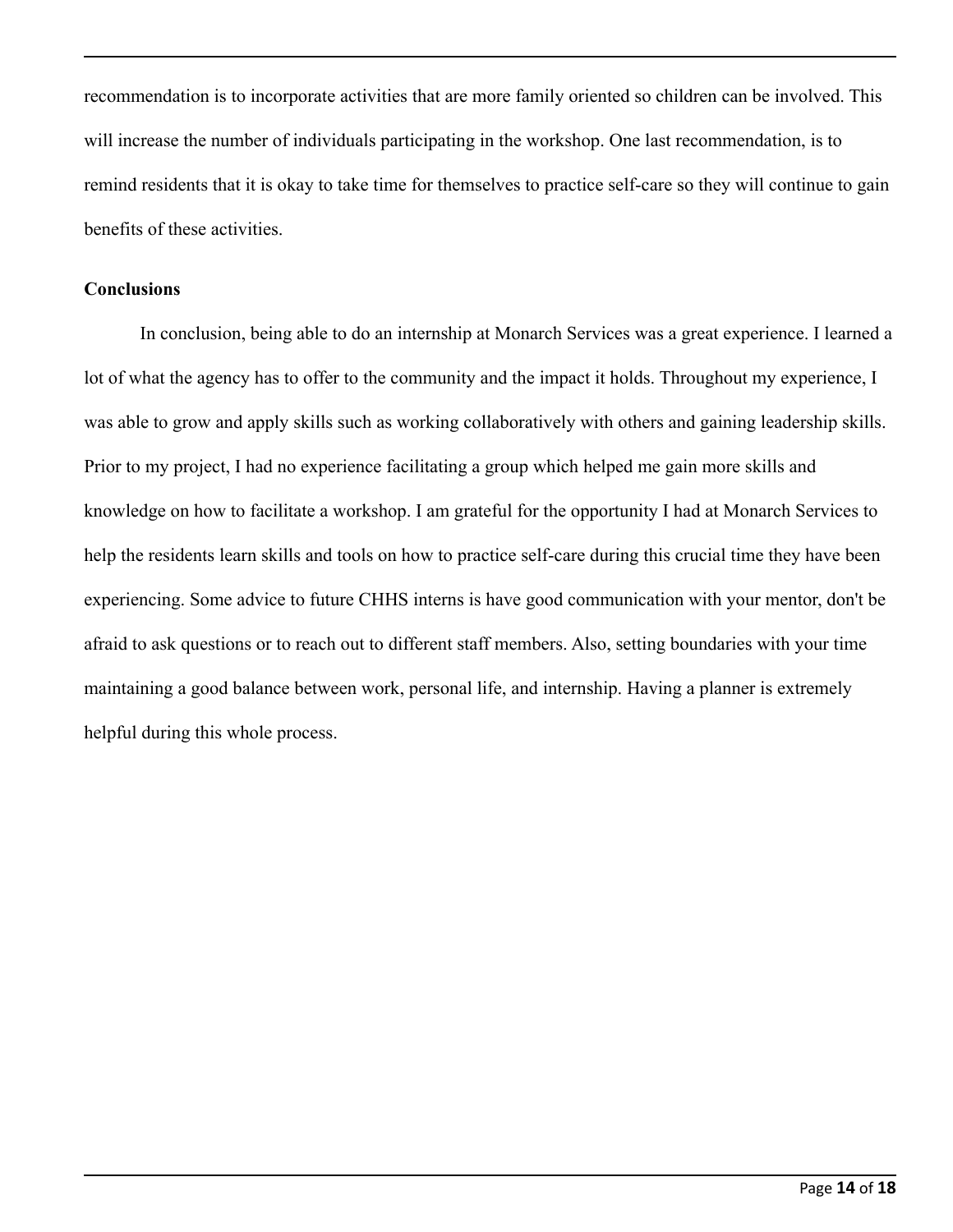## **[References](https://owl.purdue.edu/owl/research_and_citation/apa_style/apa_formatting_and_style_guide/reference_list_basic_rules.html)**

[ence-9946246](https://www.bustle.com/p/how-trauma-informed-yoga-can-be-healing-for-survivors-of-domestic-sexual-violence-9946246)

Monarch Services *About Us*. - 24-Hour Bilingual Crisis line - 1-888-900-4232. (2020, December 8). <https://www.monarchscc.org/about-us/>

*Be good to yourself! "Deep breathing" - purple vision*. (n.d.) <http://purplevision.org/blog/be-good-to-yourself-deep-breathing/>

National Domestic Violence Hotline (NDVH) *Domestic Violence Statistics*. The Hotline. (2021, June 15). <https://www.thehotline.org/stakeholders/domestic-violence-statistics/>

Kendall Morgan (2019). *Can mindfulness-based interventions help women victims of violence?* Elsevier Connect.

[https://www.elsevier.com/connect/atlas/can-mindfulness-based-interventions-help-women-victims-of-violen](https://www.elsevier.com/connect/atlas/can-mindfulness-based-interventions-help-women-victims-of-violence) [ce](https://www.elsevier.com/connect/atlas/can-mindfulness-based-interventions-help-women-victims-of-violence)

Ghahari, S., Khademolreza, N., Poya, F. S., Ghasemnejad, S., Gheitarani, B., & Pirmoradi, M. R. (2017). *Effectiveness of mindfulness techniques in decreasing anxiety and depression in women victims of spouse abuse*. Asian Journal of Pharmaceutical Research and Health Care. <https://informaticsjournals.com/index.php/ajprhc/article/view/7644/8364>

Hernandez, A. (2019). *Mindfulness meditation among survivors of Intimate Partner Violence in a Community program*

<https://scholarworks.waldenu.edu/cgi/viewcontent.cgi?article=7718&context=dissertations>

Horta, L. (2018). *Mindfulness-based interventions for women victims of interpersonal violence: A systematic reviewL*. Mindfulness-based interventions for women victims of interpersonal violence: A systematic review. [https://www.psychiatricnursing.org/article/S0883-9417\(18\)30183-3/fulltext](https://www.psychiatricnursing.org/article/S0883-9417(18)30183-3/fulltext)

Howard, L. (2018, August 17). *How trauma-informed yoga can be healing for survivors of Domestic & Sexual Violence*. Bustle. [https://www.bustle.com/p/how-trauma-informed-yoga-can-be-healing-for-survivors-of-domestic-sexual-viol](https://www.bustle.com/p/how-trauma-informed-yoga-can-be-healing-for-survivors-of-domestic-sexual-violence-9946246)

Loss of agency: How domestic violence impacts mental health. Women's Advocates. (2021, February 9).

<https://www.wadvocates.org/2020/05/26/loss-of-agency-how-domestic-violence-impacts-mental-health/>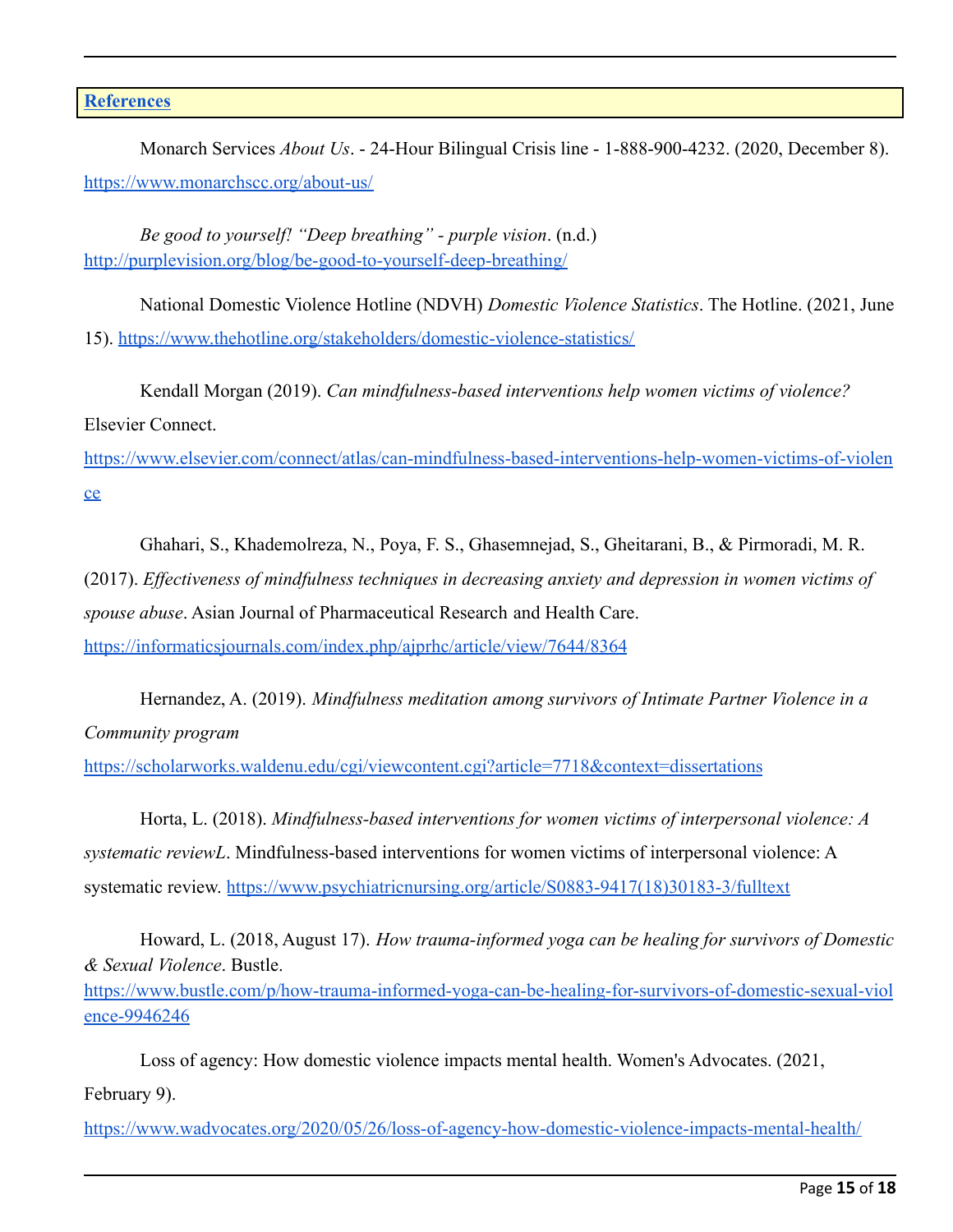Monarch Services, Annual Report (2020),

<https://www.monarchscc.org/wp-content/uploads/Monarch2020AR.pdf>

Narasimhan, M., Allotey, P., & Hardon, A. (2019, April 1). *Self care interventions to advance health and wellbeing: A conceptual framework to inform normative guidance*. The BMJ. <https://www.bmj.com/content/365/bmj.l688>

*NCADV California fact sheet 2020 - assets.speakcdn.com*. (2020). [https://assets.speakcdn.com/assets/2497/ncadv\\_california\\_fact\\_sheet\\_2020.pdf](https://assets.speakcdn.com/assets/2497/ncadv_california_fact_sheet_2020.pdf)

*Riley positive effects - MINDS@UW home*. (n.d.). <https://minds.wisconsin.edu/bitstream/handle/1793/68984/RileyPositiveEffects.pdf?sequence=3>

World Health Organization. (2019, May 15). *What do we mean by self-care?* World Health Organization. <https://www.who.int/reproductivehealth/self-care-interventions/definitions/en/>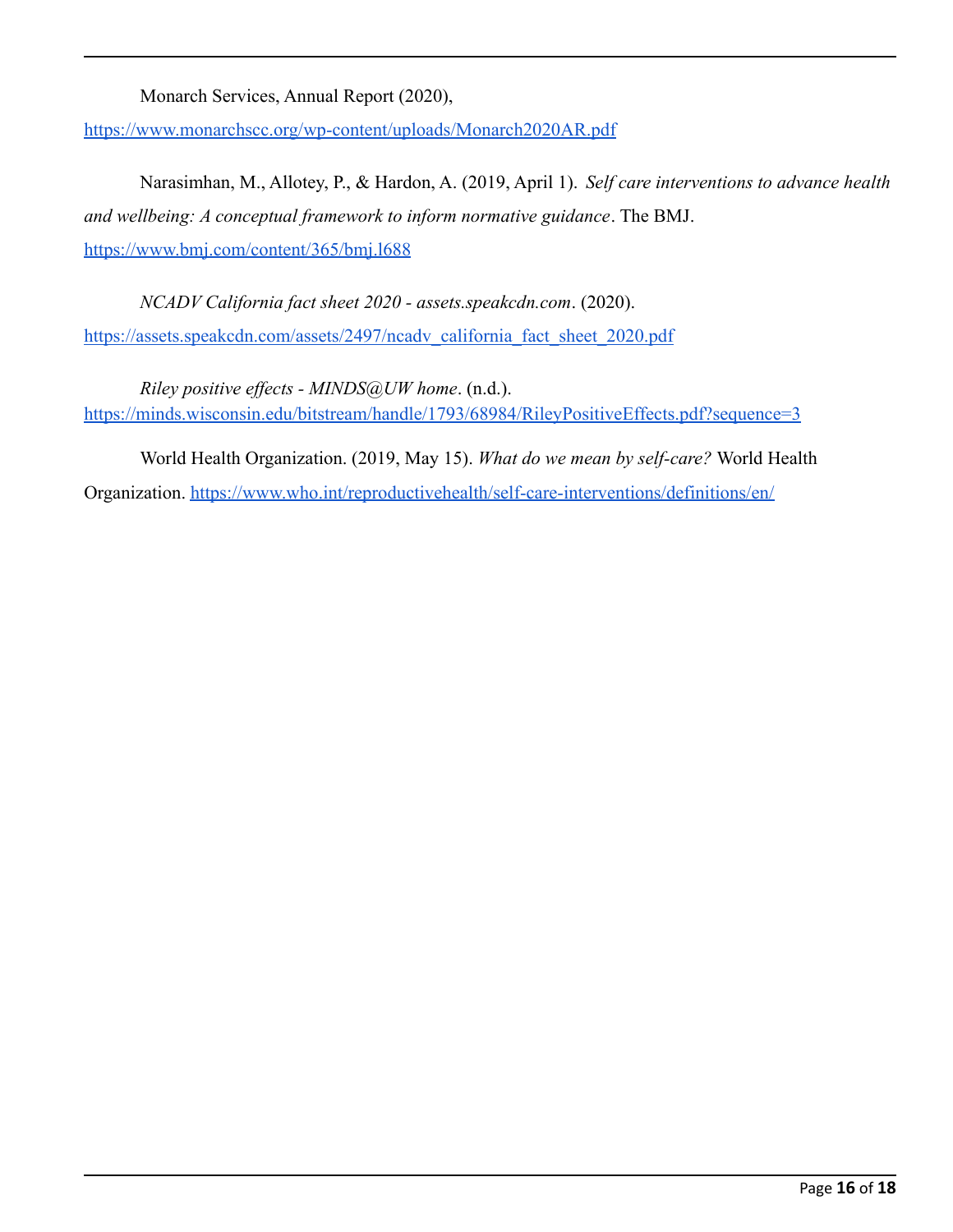# **Appendix**

Survey one included questions that will help understand what activities they would like to see in the workshop.

- 1. Are you interested in participating in a self care workshop at the Mariposa House?
- 2. Which of the following activities will you be interested in?
	- a. Yoga
	- b. Art activities
	- c. Walking
	- d. Breathing exercises
	- e. Don't know
	- f. Other (please specify)
- 3. How often do you practice self-care?
	- a. Daily- once a day
	- b. Once a week
	- c. Bi-weekly
	- d. Once a month
	- e. Less than one month
	- f. Choose not to respond
	- g. None
	- h. Other (Please specify)
- 4. Which of the following days works best?
	- a. Tuesday 12:00-1:00pm
	- b. Thursday 7:00-8:00pm
	- c. Saturday 9:00-10:00am
	- d. Sunday 1:00-2:00pm
	- e. Other (please specify)
- 5. Do you have any questions or concerns about the self-care workshop?

Survey two is to collect what an individual has learned throughout the self-care workshop.

- 1. Please tell us how much you learned from the self-care workshop:
	- a. I learned a lot about self-care from the workshop
	- b. I learned some things about self-care from the workshop
	- c. I learned very little about the self-care from the workshop
- 2. Please tell us some of the new things you learned about in the self-care workshop:
- 3. Please tell us how much you learned about art activities in the workshop.
	- a. I learned a lot about art activities from the workshop
	- b. I learned some things about using art activities in the workshop
	- c. I learned very little about using art activities in the workshop
- 4. Please tell us some of the new things you learned about art activities in the workshop.